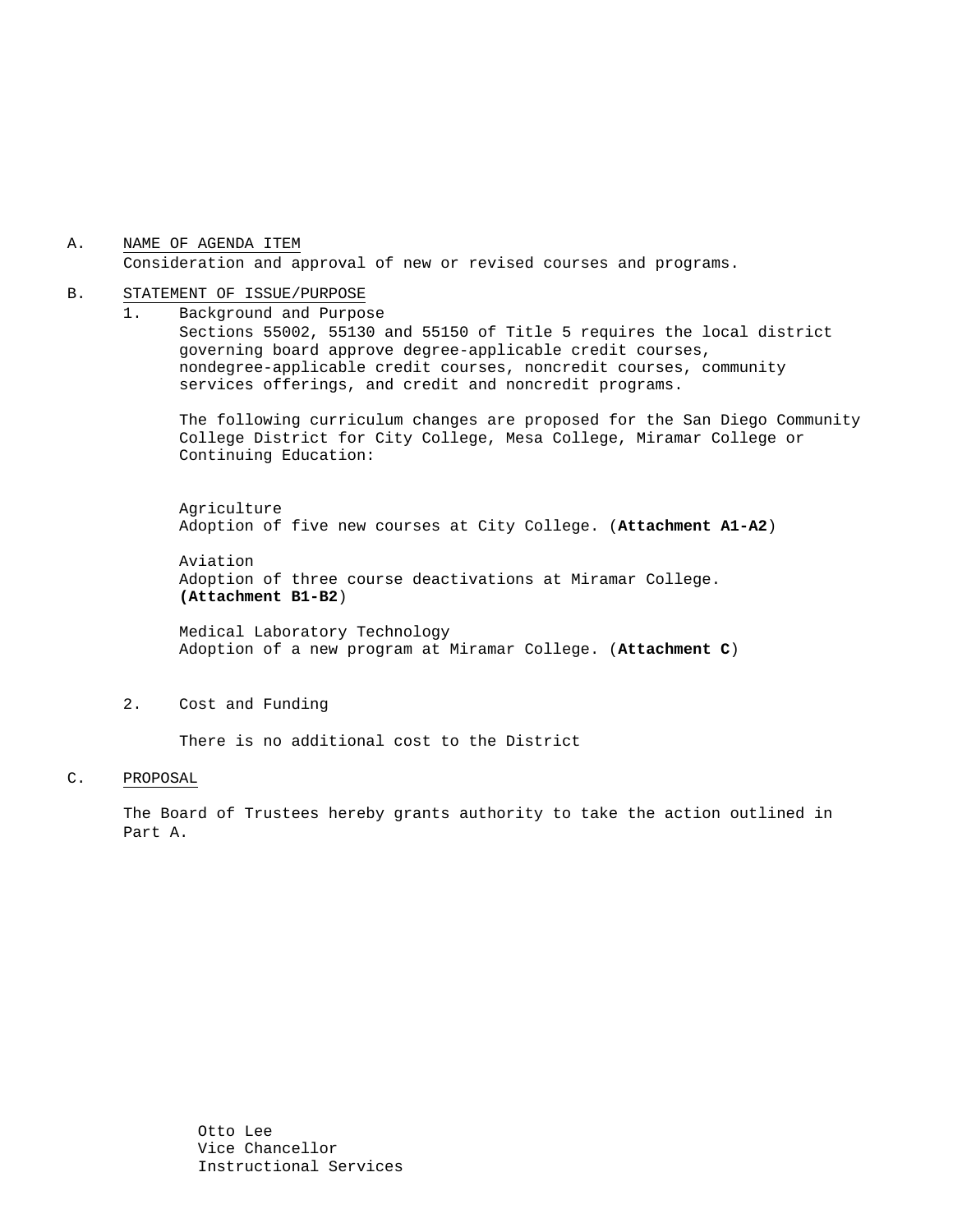## **ACTION**

Adoption of five new courses at City College.

Proposed new courses at City College:

# **104 Cool Season Organic Production**

**24 - 27 hours lecture, 72 - 81 hours lab, 3 units Letter Grade or Pass/No Pass Option** 

*Advisory:* English 101 with a grade of "C" or better, or equivalent or Assessment Skill Level W6 and R6.

This course is a hands-on study of cultural practices, varieties, and economics of production of major cool season vegetable crops in San Diego County. Topics include strategies for starting and maintaining cool season crops, innovative irrigation methods, essential weed and pest control measures, and marketing. Organic methods are emphasized. This course is intended for students interested in agriculture, environmental science, agricultural education and sustainability. (FT) Associate Degree Credit & transfer to CSU and/or private colleges and universities.

## **106 Warm Season Organic Production 24 - 27 hours lecture, 72 - 81 hours lab, 3 units Letter Grade or Pass/No Pass Option**

*Advisory:* English 101 with a grade of "C" or better, or equivalent or Assessment Skill Level W6 and R6.

This course is a hands-on study of cultural practices, varieties, and economics of production of major warm season vegetable crops in San Diego County. Topics include strategies for starting and maintaining crops, innovative irrigation methods, essential weed and pest control measures, and marketing. Organic methods are emphasized. This course is intended for students interested in agriculture, environmental science, agricultural education and sustainability. (FT) Associate Degree Credit & transfer to CSU and/or private colleges and universities.

## **110 Organic Fruit Tree Care 24 - 27 hours lecture, 72 - 81 hours lab, 3 units Letter Grade or Pass/No Pass Option**

*Advisory:* English 101 with a grade of "C" or better, or equivalent or Assessment Skill Level W<sub>6</sub> and R<sub>6</sub>.

This course introduces students to fruit tree selection, planting and care for small-scale orchards or home gardens. The course includes knowledge about desirable varieties, hands-on pruning and training methods, and details on pest management. The emphasis is on organic production methods. This course is intended for students interested in agricultural production, agricultural education and sustainability. (FT) Associate Degree Credit & transfer to CSU and/or private colleges and universities.

## **112 Organic Greenhouse Management and Plant Propagation**

**16 - 18 hours lecture, 48 - 54 hours lab, 2 units Letter Grade or Pass/No Pass Option** 

*Advisory:* English 101 with a grade of "C" or better, or equivalent or Assessment Skill Level W<sub>6</sub> and R<sub>6</sub>.

This course introduces skills and concepts associated with the propagation of crop plants. Beginning with seed and seedling biology, the course introduces the cultural requirements and management practices involved in seed germination and seedling development, propagation media, soil mixes, greenhouse structures, greenhouse pest and pathogen management, and general skills in getting plants off to a healthy start, which is critical to successful crop production. Organic methods are emphasized. This course is intended for students interested in agricultural production, management and education and ecology. (FT) Associate Degree Credit & transfer to CSU and/or private colleges and universities.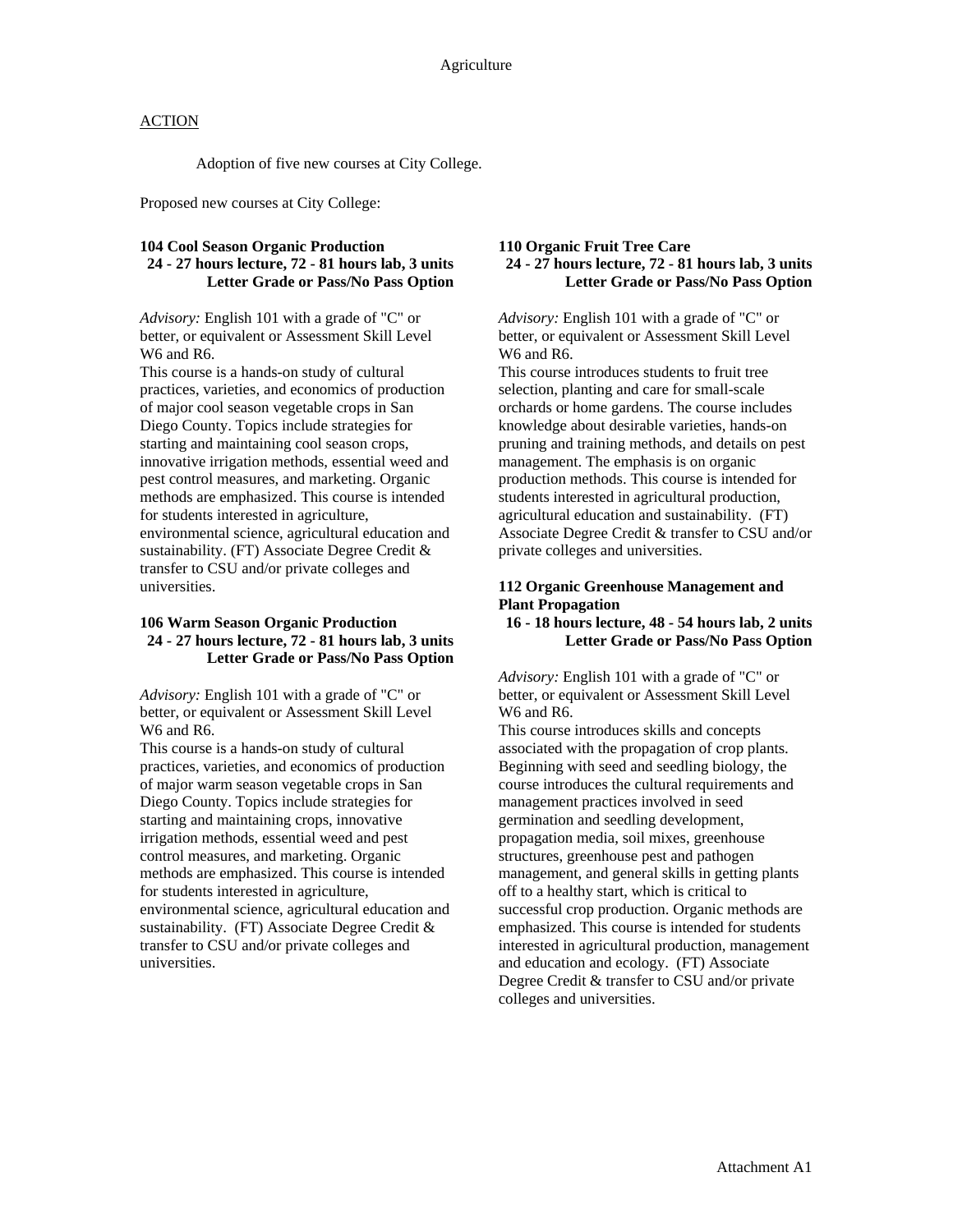## **128 Food Preservation Skills 16 - 18 hours lecture, 1 unit Letter Grade or Pass/No Pass Option**

*Advisory:* English 101 with a grade of "C" or better, or equivalent or Assessment Skill Level W6 and R6.

This course introduces students to the practice of Food Preservation in a time of energy descent. Topics include canning, dehydrating, fermenting, food preservation history and philosophical approaches associated with insuring food security. This course is intended for students interested in agricultural production, culinary arts and food science. (FT) Associate Degree Credit & transfer to CSU and/or private colleges and universities.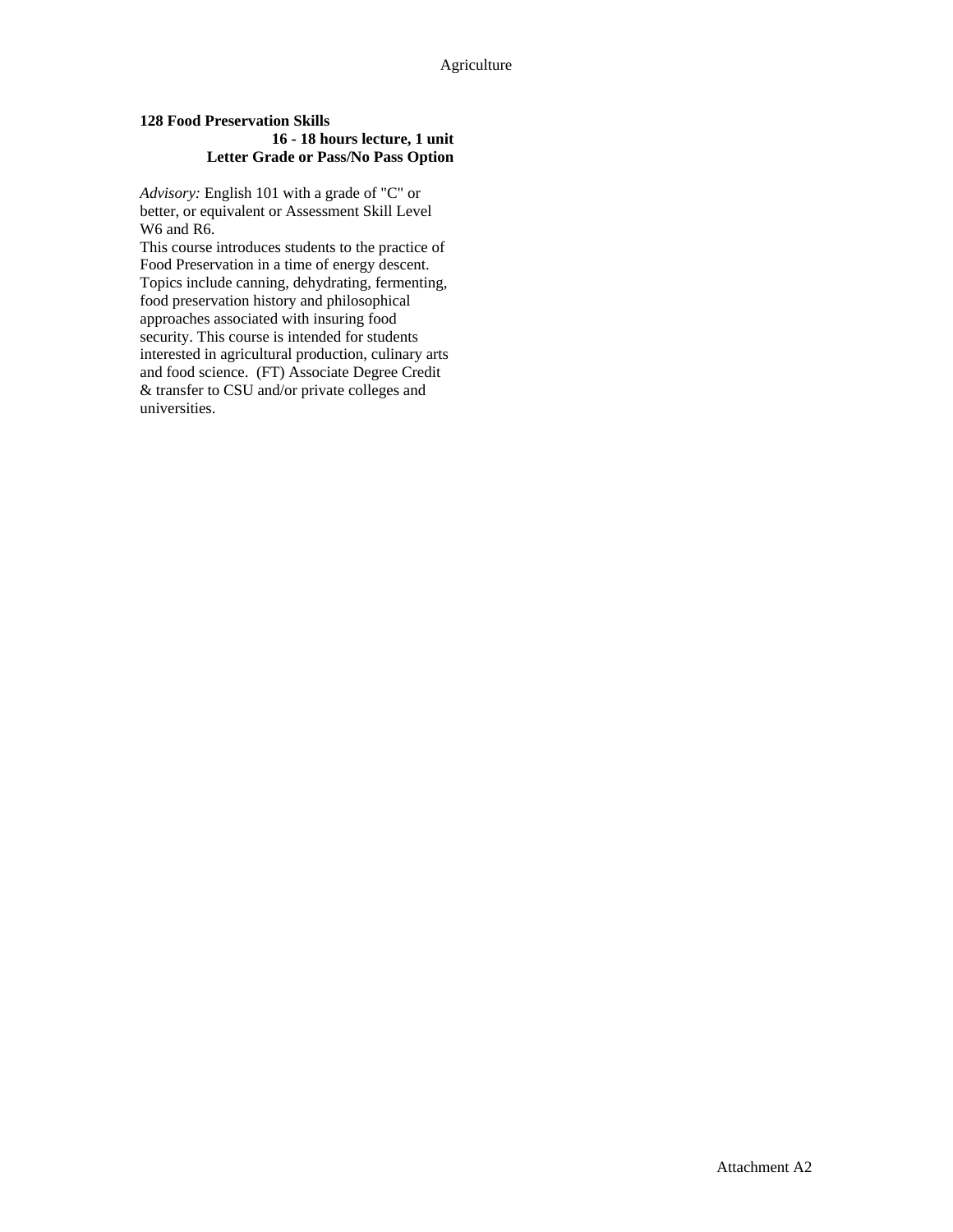## **ACTION**

Adoption of three course deactivations at Miramar College.

Proposed course deactivations at Miramar College (no longer active at any college):

### **53 Aviation Career Skills**

**16 - 18 hours lecture, 1 unit Letter Grade or Pass/No Pass Option** 

*Advisory: Completion of or concurrent enrollment in:* Aviation Maintenance Technology 52 with a grade of "C" or better, or equivalent. This course provides students with the foundational job preparation and work skills necessary for a successful career in aviation. Topics include aviation-related career planning, resume writing targeted to the aviation industry, aviation job search strategies, and interviewing skills. Students also develop personal work skills and learn appropriate communication and etiquette standards required for success in the aviation industry. (FT) Associate Degree Credit only and not Transferable.

### **277D Service Learning -- on Campus 48 - 162 hours other, 1-3 units Grade Only**

*Advisory:* English 48 and English 49, each with a grade of "C" or better, or equivalent or Assessment Skill Level R5 and W5. *Limitation on Enrollment:* Must obtain an Add Code from the instructor for enrollment. Students in this course develop and implement service learning projects to help the college's community under the supervision of college faculty and in cooperation with the staff of community organizations and agencies. Projects may include collaboration with college classes, education projects for college students, mentoring and shadowing. Students gain hands-on experience in project planning, development, implementation and evaluation. Students meet weekly to receive support training and development opportunities regarding best practices in Service Learning. This course is intended for students from any discipline who are interested in project development, development of teaching skills, or enhancement of communication and planning skills. Course segments may be taken in any order. The combined credit for all 277D discipline courses may not exceed three units. (FT) Associate Degree Credit & transfer to CSU and/or private colleges and universities.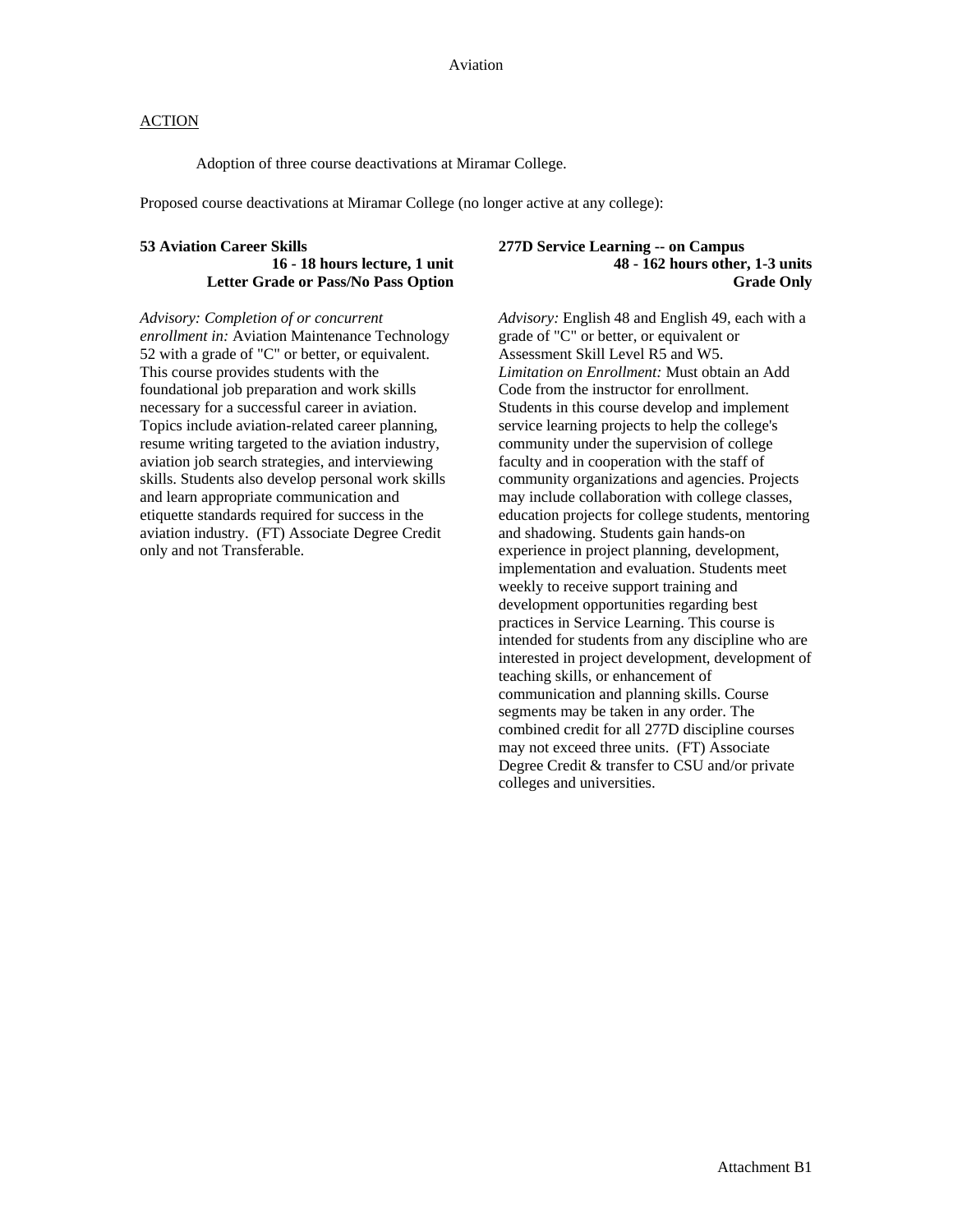## **312 Flight Instructor Refresher Clinic (FIRC) 16 - 18 hours lecture, 1 unit Pass/No Pass**

*Limitation on Enrollment:* Must have an unexpired flight instructor certificate. This course provides instructors the opportunity to renew their unexpired FAA flight instructor certificates through classroom study. In accordance with Federal Aviation Regulations, topics include aerodynamics, flight information publications, human factors, weather, regulations, airspace, collision avoidance procedures, professional responsibilities, fundamentals of instruction, flight maneuvers and procedures, flight safety, transition training, recurrency training, and additional selected areas that are applicable to the needs of flight instructors. (FT) Not applicable to the Associate Degree.